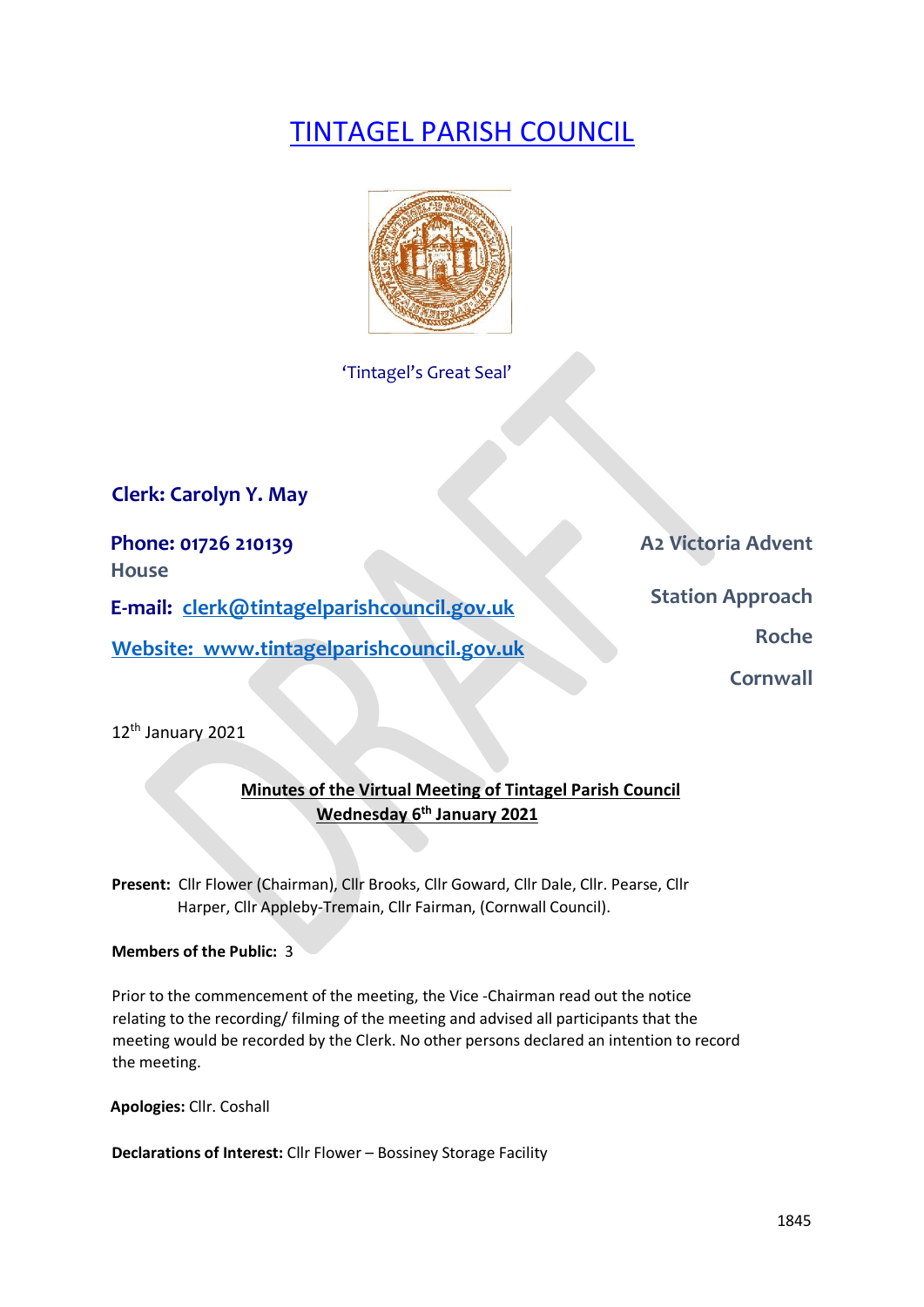## **Invitation to members of the public to speak prior to the meeting:**

**Ms Heidi Clemo**, Census Engagement Manager, Office of National Statistics addressed the meeting to advise Members about the Census, scheduled to take place on Sunday,  $21<sup>st</sup>$ March 2021.

The Census will be available 'on-line' for the first time and it is hoped that 75% of the population will complete the Census documentation using this medium. In March, all residents of the UK will receive a letter, which has a unique code which will enable them to go on-line and complete the Census. This should make the process easier as the paper document is 32 pages in length and must be manually completed. The on-line option will automatically complete some areas of the document for users.

There had been a campaign for the inclusion of a 'Cornish' nationality tick-box, however, that has not been included on the document. However, if desired, the nationality 'Cornish' can be written by the resident, in the appropriate text box.

Information and advice can also be provided in other languages, for non-English speakers.

Irrespective of the presence of COVID 19, the Census will go ahead.

**Julie Potter** was unable to access the meeting. However, the family are currently delivering approximately 250 meals per week. During Christmas meals were delivered to people in the Community. This matter was further addressed by Cllr Appleby Tremain in the Social Hall Report (below).

Cllr Brooks praised the work undertaken by Julie Potter and stated that he felt that this was a project that the Parish Council should be supporting, doing what we can for our Parish. Although the Parish Council had donated to the project during the Christmas period, he did not believe that the support should end at that point. Cllr Brooks suggested that the Parish Council, if possible, should consider donating further to the project.

The Parish Clerk undertook to make a personal donation of £50.00 to the project.

## **Minute 71 – 2020/21**

It was **proposed** by Cllr Brooks, **seconded** by Cllr Pearse and RESOLVED that the Parish Council would donate the sum of two hundred and fifty pounds (£250.00) to the project. Five in favour, two abstentions. **Carried.**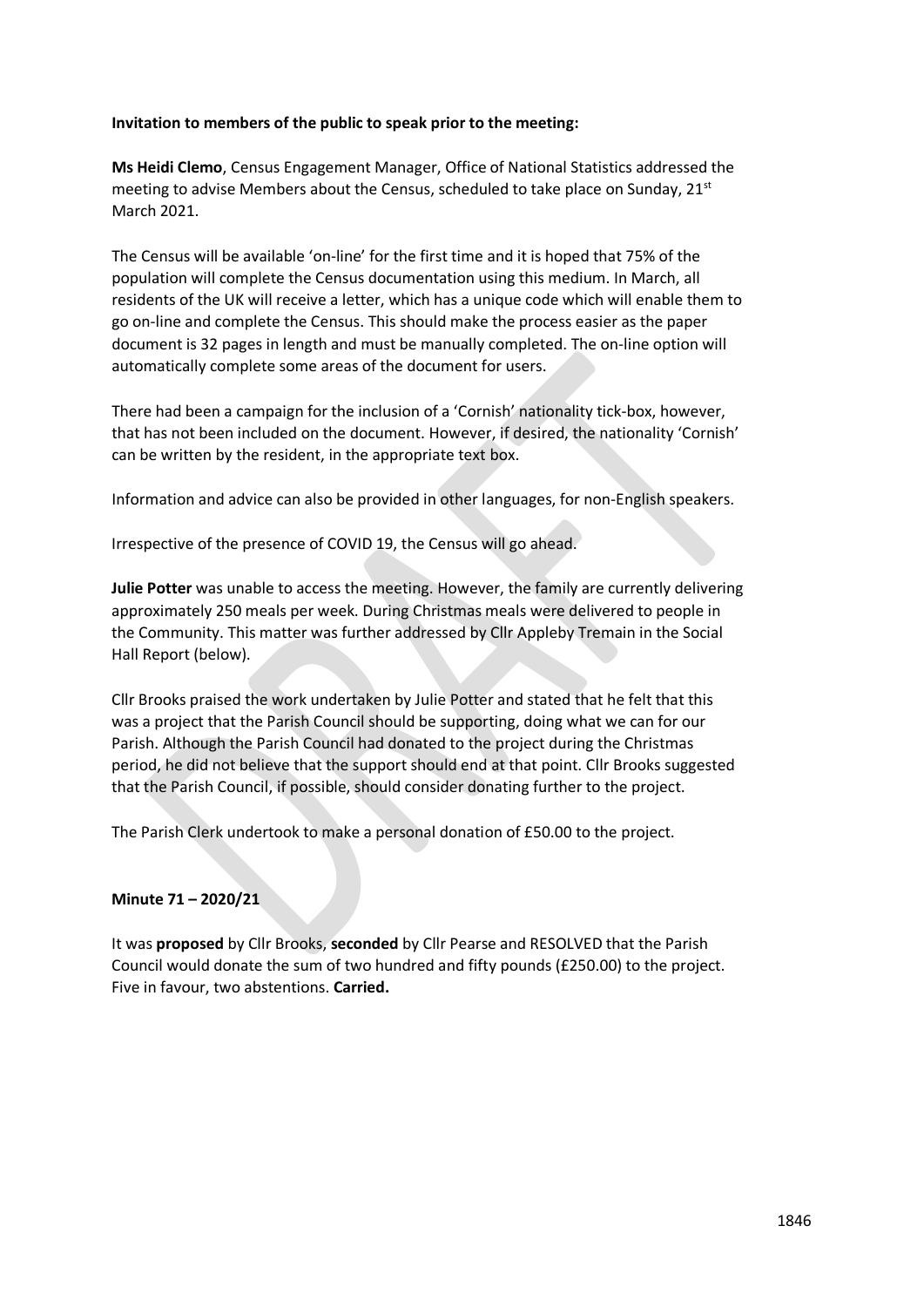#### **AGENDA**

## **MINUTES**

## **Minute 72 – 2020/21**

The Minutes from the Parish Council Meeting, held on the 2nd of December 2020 were considered by Members, on a page-by-page basis. Cllr. Appleby-Tremain requested that an amendment be made to Minute 57 on page 1837.

Cllr Appleby Tremain stated that she had not been present for the Vice-Chairman's report and that the Minutes did not reflect the statement made by her. An email sent to Cllr Brooks and the Clerk had not been acknowledged, due to non-receipt by the Clerk.

Cllr Flower advised that any problems with the Minutes should be raised by Members, with the Clerk, within a couple of days of receipt of the draft Minutes.

A discussion ensued in respect of the matters with which there was a problem, and it was requested that the required amendments be sent to the Clerk.

Cllr Appleby-Tremain advised the meeting that she had just received a text message from Cllr Coshall, stating that she wished for the minutes to be amended, in relation to another matter reported but no further information was provided. A request was made for the proposed amendments to be forwarded to the Clerk.

It was **proposed** by Cllr. Flower **seconded** by Cllr. Brooks and RESOLVED that the minutes, with the amendments, be signed as a true record of the meeting. Six in favour. Unanimous. **Carried**.

## **CORNWALL COUNCIL REPRESENTATIVE**

Cllr Mould had been unable to attend the Parish Council meeting, due to unforeseen circumstances.

## **VICE CHAIRMAN's REPORT**

Cllr Brooks stated that he hoped that everybody had enjoyed a Happy Christmas and New Year. He alluded to the new lockdown, in which we find ourselves, and articulated the view that this was likely to continue until March 2021. Consequently, the Zoom Meetings are likely to continue.

Cllr Brooks emphasised the importance of the Zoom meetings and reminded Members that these should be considered as being as serious as those held face to face. He urged full participation in the Zoom meetings, with effort made in relation to early attendance.

## **PLANNING MATTERS**

Two matters had been received since the publication of the Agenda; these matters had been disseminated to Members.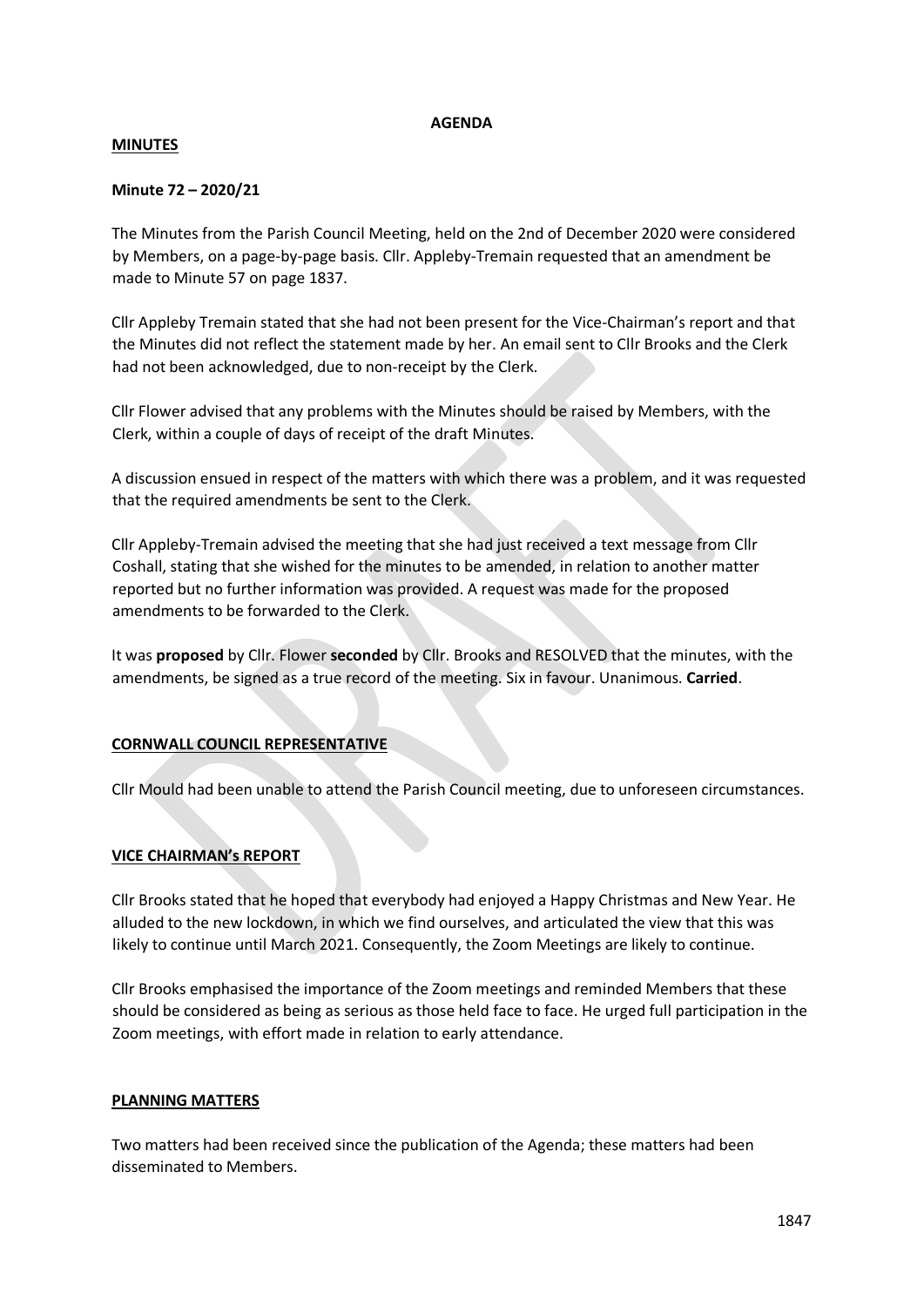**Pendower Beach Development** - A letter had been received advising Members of the current situation at the location. The matter was 'noted'.

## **PA20/10909 - Masonic Hall, Trenale Lane, Tintagel**

**Proposal:** Demolition of Masonic Hall and construction of 2 detached bungalows.

**Minute 73 – 2020/21**

It was **proposed** by Cllr Goward, **seconded** by Cllr Brooks, and RESOLVED that the Parish Council would not object to this application. Unanimous. **Carried.**

## **PA20/09593 - Westdown Lane From Rock House to Westdown, Treknow, Tintagel**

Proposal: Single storey residential extension.

Cllr Goward alluded to the recent letter, received from the Planning Officer managing the application. He expressed his concern that the usual three options for objection were not available to the Parish Council, highlighting that the third option usually offered (namely the option to have the matter referred to the Planning Committee) had not been offered. In light of the fact that the Parish Council had strongly objected to the application, it was felt that the matter should have been referred to the full Planning Committee. The failure to offer the third option had left Members with the impression that the decision to grant Planning Permission had already been made.

## **Minute 74 – 2020/21**

It was **proposed** by Cllr Goward, **seconded** by Cllr Brooks, and RESOLVED that the Parish Council would request, again, that the matter should be placed before the full Planning Committee for Consideration. Unanimous**. Carried.**

## **PLANNING DECISIONS – Noted**

## **ACCOUNTS PAYABLE**

**Accounts Payable –** Appendix C (as published) plus additional Invoices, received after the publication of the Agenda.

## **Minute 75– 2020/21**

Members considered the schedule of payments to be made. It was proposed by Cllr Brooks, seconded by Cllr Goward and RESOLVED that the schedule of accounts, at Appendix C, plus additional invoices, would be accepted. Five in favour, one abstention. **Carried.**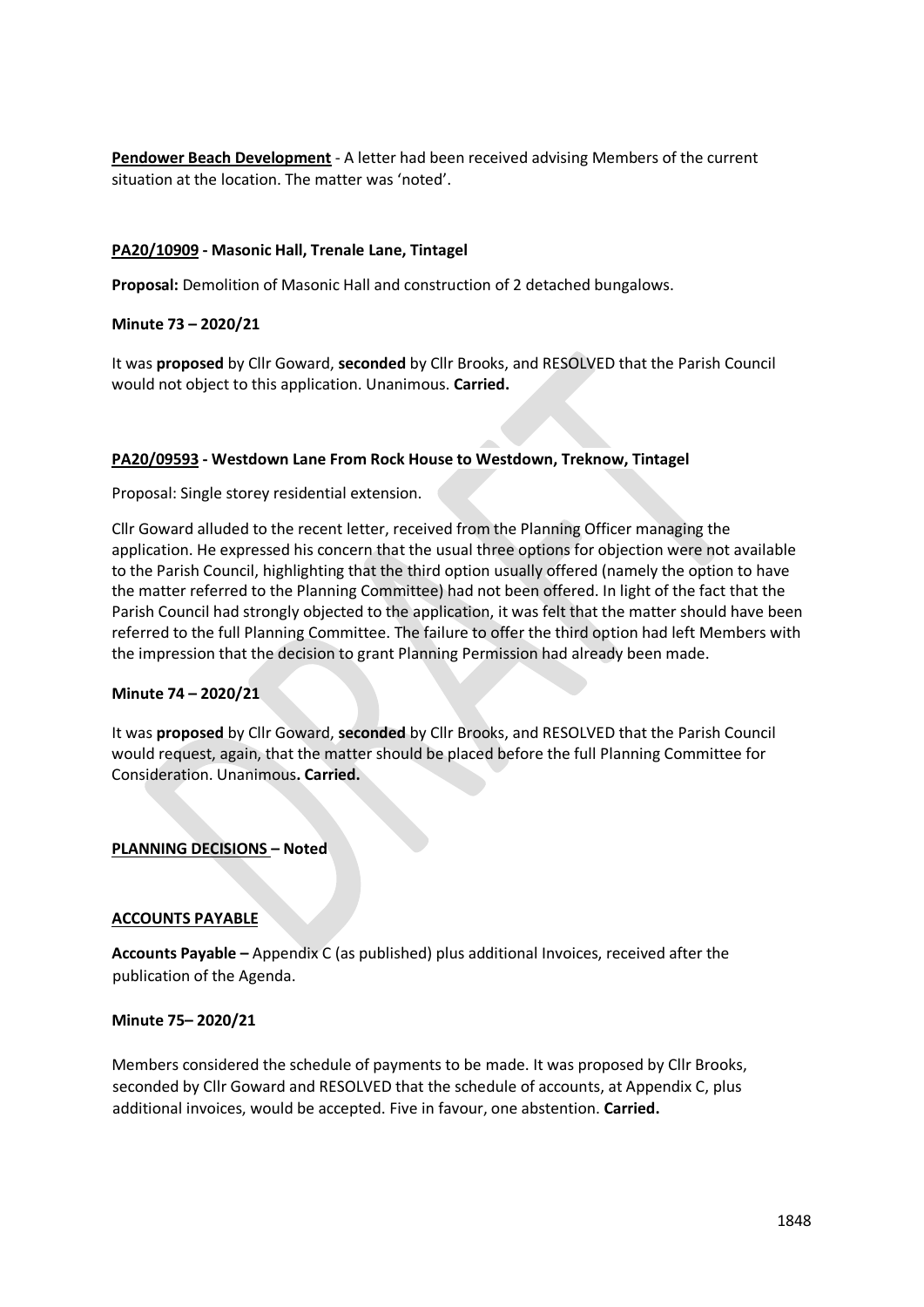## **PARISH MATTERS**

## **TREVENA SQUARE**

Cllr Harper advised the meeting that she had received a number of enquiries from business owners on Fore Street, Tintagel. They have stated that they are experiencing problems with parking. These people have enquired in relation to the procurement of annual parking permits in Trevena Square Car Park.

Cllr Harper also raised the matter of the time limit for parking at Trevena Square, highlighting that there was still no sign at the location, advising residents of the time constraints. It is believed that people are parking for lengthy periods of time at Trevena Square and that some people are parking overnight at the location.

## **Minute 76– 2020/21**

It was **proposed** by Cllr Flower**, seconded** by Cllr Brooks and RESOLVED that this matter would be placed upon the February 2021 Agenda for discussion. Unanimous. **Carried.**

## **PROPOSED COMMUNITY HUB – UPGRADE REQUIREMENTS & COVID SAFEGUARDING**

Cllr Harper advised the meeting that, in relation to Covid Safeguarding, a new screen has been installed, across the entire counter. This work was carried out in anticipation of the venue being opened to enable some of the residual stock to be sold off and to encourage local residents to realise that there are things going on at the site. However, with the latest COVID restrictions having been put into place, opening the venue is not possible at present.

In addition to the installation of the screen, a risk assessment, and fire risk assessment have been carried out by an independent, qualified person. The fire extinguishers have been serviced, appropriate COVID signage has been erected at the facility, the telephone line has been reinstated, PAT testing has been undertaken and we are currently awaiting the attendance of an electrician, to remove the cable in the centre of the building, where a display stand has been removed.

There are still matters within the building that require to be addressed. The Clerk asked if the Members wished Mr Roger Lyle to undertake this work, which includes:

- The fixed wire installation certification;
- Fire Alarm/ system;
- Several other minor matters

## **Minute 77– 2020/21**

It was **proposed** by Cllr Brooks**, seconded** by Cllr Harper and RESOLVED that Mr Roger Lyle would be instructed to undertake the residual work in relation to the TCH building. Unanimous. **Carried.**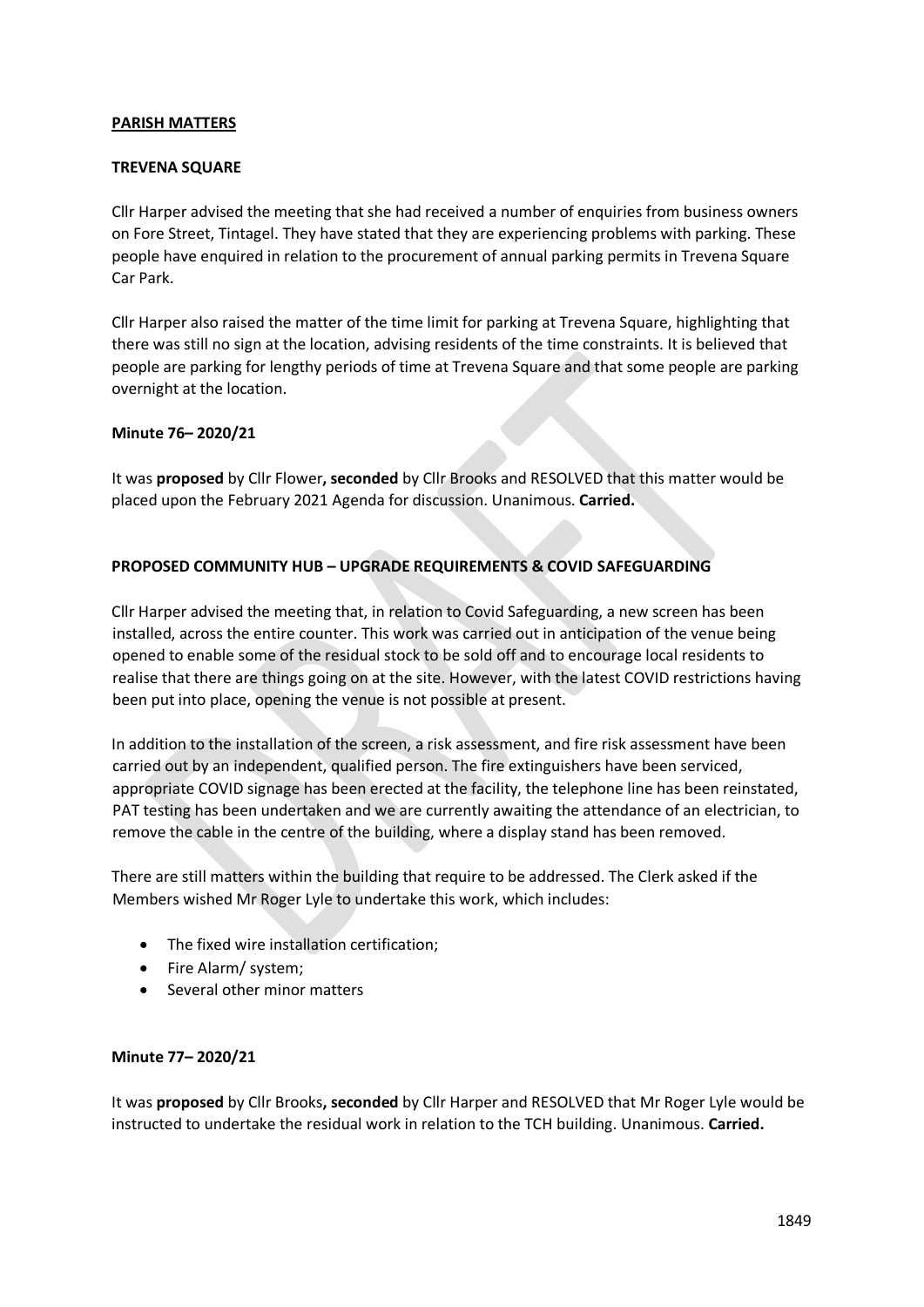#### **BOSSINEY STORAGE**

The Clerk advised the meeting that she had received a quotation from a local builder in relation to the carrying out of necessary work at the Bossiney Storage Area. This matter had been deferred from the December 2020 meeting.

The work required has been costed at an estimated at £4, 168.00. It was felt by Members that further quotations for the work should be sought.

## **Cllr Flower declared an interest in this proposal.**

#### **Minute 78– 2020/21**

It was **proposed** by Cllr Brooks**, seconded** by Cllr Pearse and RESOLVED that two further quotations would be sought for the necessary building works at Bossiney Storage facility. Six in favour and one declared interest. **Carried.**

#### **UPDATES**

**Public Lavatories –** The Clerk reported that lavatory income was now minimal and that the Parish Council has reached the point where the facilities are now being financed from the precept.

Only the end lavatories are open to the public at present. There have been a few problems with people who have engaged in ant-social conduct. This has been addressed by moving the opening and closing times for the facility.

**Social Hall Update –** Cllr Appleby-Tremain reported that the following update had been provided by Mrs Irene Gledhill (this is unabridged):

During December the hall hosted a number of events in an attempt to mark the Xmas period in a safe and Covid secure way while trying to make it as festive as possible. On the 12th of December we held the Santa Sleigh ride covering Bossiney and Treknow in addition to the village. It was very well recieved and the children enjoyed their gift bags. In total we handed out over 120 bags. We would like to thank everyone involved. It was so successful that Port Isaac asked permission to use the sleigh to hold their own sleigh ride.

There was a Christmas market on the 13th/14th which again was very well attended. We introduced a one pay point system with only four people attending in person looking after the fourteen different sellers goods which were arranged in a rectangle. This was very effective in allowing a one way system.

There was a wreath making class held over two evenings as demand was great.

We had a Christmas bingo on the 18th the proceeds of which funded the Christmas meal on the 20th for our elderly and those spending the festive season on their own.

Meals were cooked and provide, over 200 each Wednesday by the Food Project and over 400 meals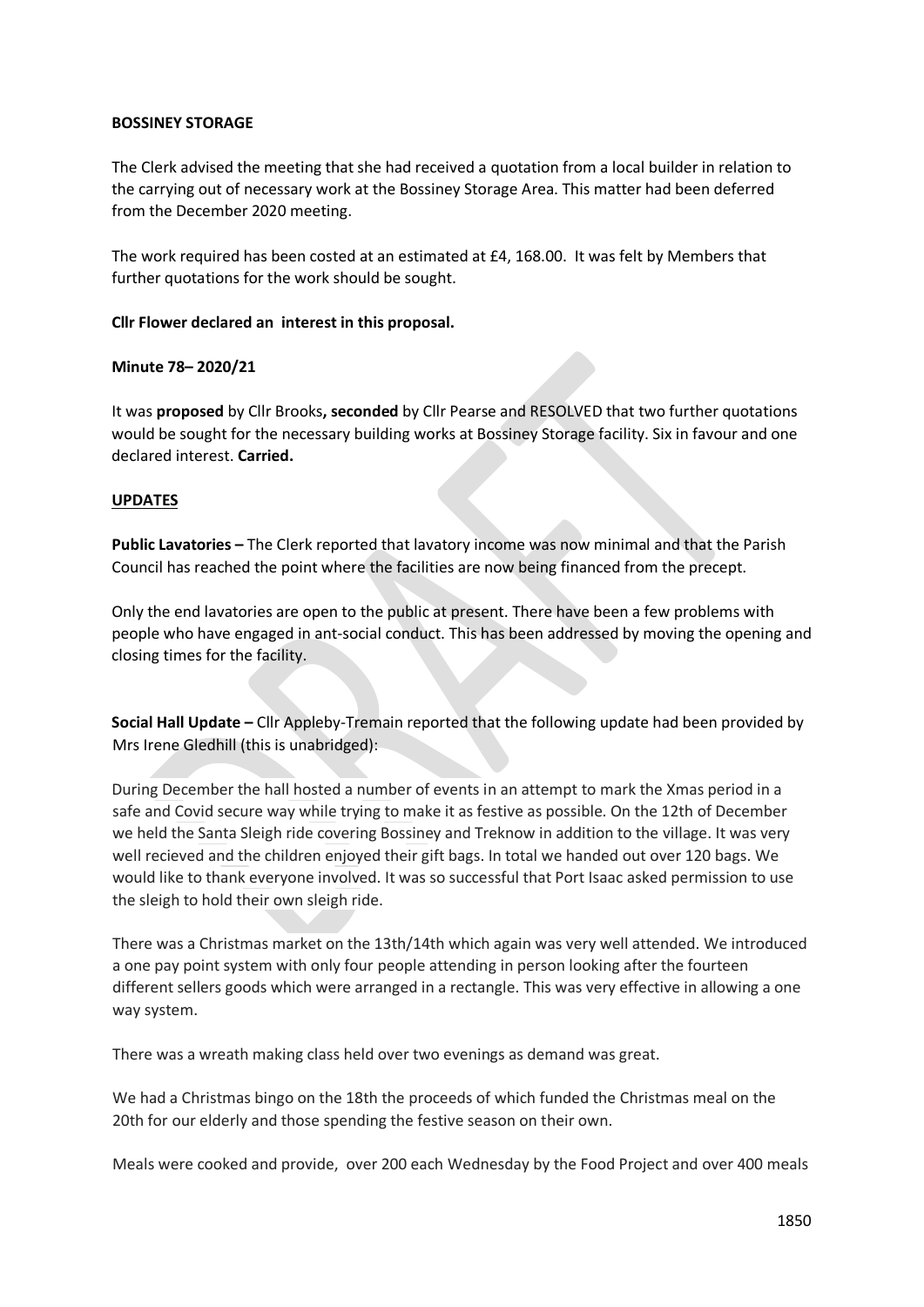including a full Christmas Lunch delivered on 23 Rd December.

Sadly that brings us to the current lockdown situation although the larder and food project will continue as normal.

We hope to be able to undertake repairs to the bathrooms during closure. We are having the yearly accounts independently audited at this time and expect this to be completed by the end of this week.

All requested documentation has been forwarded to ACRE with regard to the situation with the workshop/shed however they have been on Christmas break until today and are no doubt tied up with dealing with current government restrictions. We expect to hear as soon as possible from the legal team. We were hoping this was not necessary and an understanding could be reached amicably but the situation is pressing and we need to progress this now.

## **CORRESPONDENCE**

- **Came & Company Insurers –** A letter was received advising that the Social Hall had now been removed from the Parish Council's insurance schedule.
- **Letter from Mrs J. Frewer (December 2020)**  the Clerk stated that the letter was disseminated to all Members, upon receipt by the Clerk. The document was, ostensibly, addressed to Cllr Coshall, and related to the ideas put for the Community Hub. Members stated that they had not received the document. The Clerk undertook to re-send the document but stressed that a response was required.
- **Mr R.L.Wickett –** the Clerk had forwarded letters from Mr Wickett to Members. It was **agreed** that Mr Wickett should be directed to the Government website.
- **EDF Account for Trevena Square** the Clerk advised the meeting that an invoice had been received for the unmetered electricity supply, used for Christmas Lighting, at Trevena Square. The Clerk had, for a third time, advised EDF that the account should be directed to the Christmas Lights Committee.

## **CLLR Dominic FAIRMAN**

Councillor Fairman was invited to address the meeting. He stated that he had been pleased to note that the Parish Council was supporting the Community Cooking project. The project helps people in Tintagel and Delabole, and because of that he was able to provide a donation of £200 from his Councillors Community Chest.

Cornwall Council are to host a live public health debate, on Facebook (Friday 8<sup>th</sup> Jan), he will place a link in the 'Chat Bar'.

Cllr Brooks thanked Cllr Fairman for his attendance at the meeting.